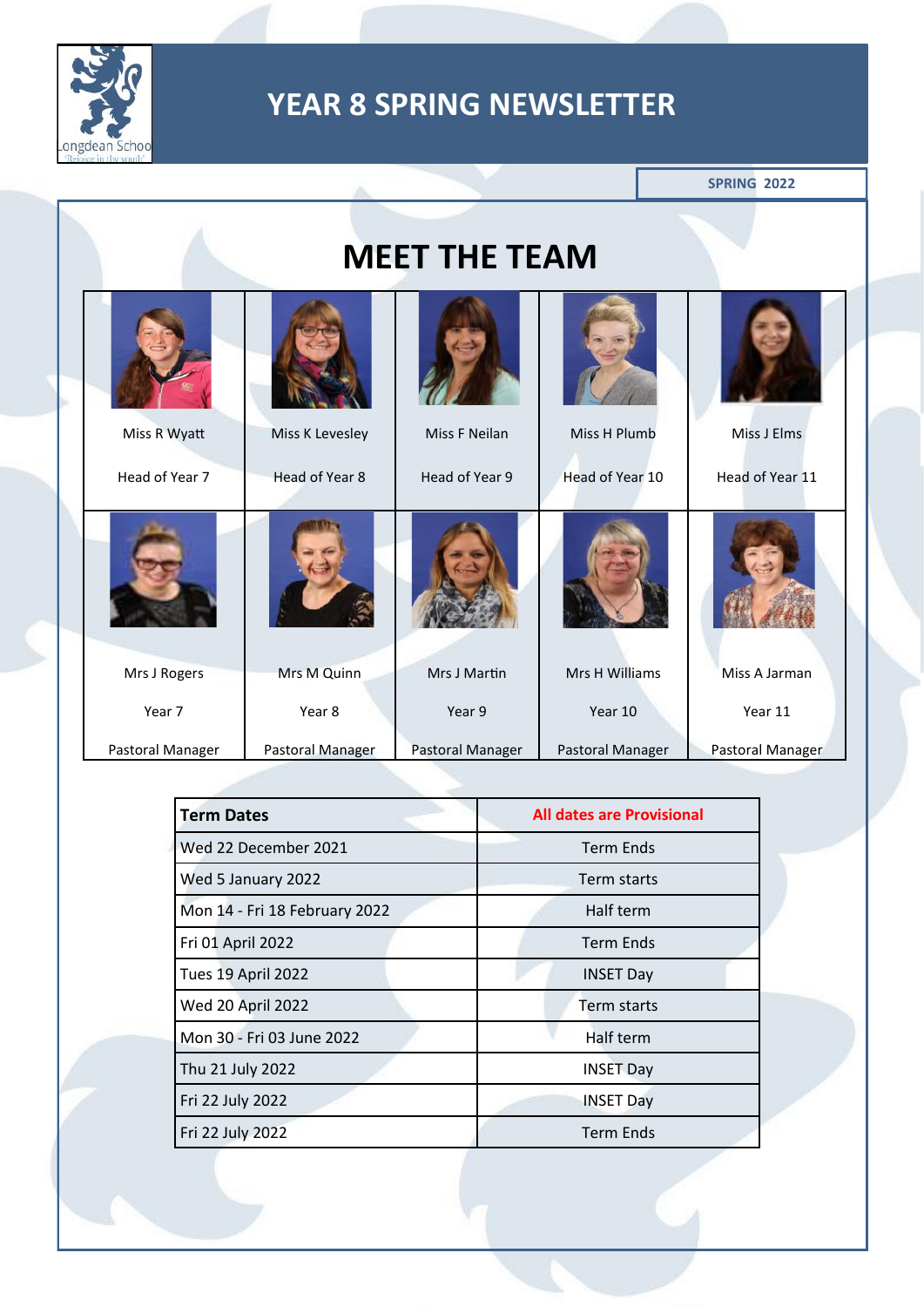

**SPRING 2022**

# **MEET THE FORM TUTOR TEAM**



8DV1 Miss Rabjohn



8DV2 Mr Mosima



8F1 Mrs Harris



8F2 Mrs Unvois



8G1 Mr Oliver-Singleton



8G2 Mrs Kingham



8P1 Mrs Panchal



8P2

Mrs McEvoy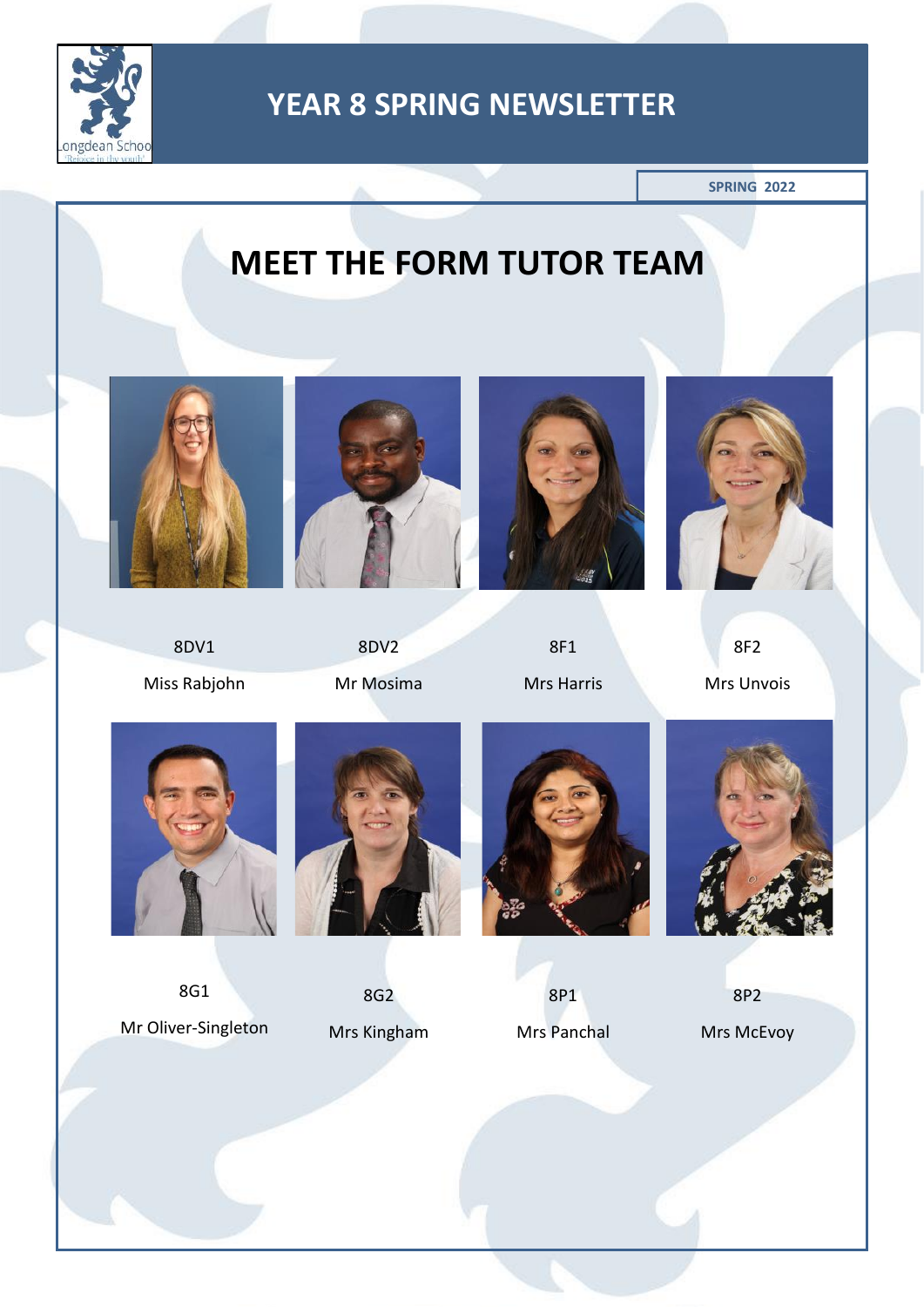

#### **CURRICULUM INFORMATION - What are our Students studying this term?**

| <b>MATHS</b>                     | Real life graphs                                                                                                                                                                                                                                                                                                                                                                                                                                                                                                                                                                                                                                                                                                                                                                                                                                                                                                                                                                                                                                            |
|----------------------------------|-------------------------------------------------------------------------------------------------------------------------------------------------------------------------------------------------------------------------------------------------------------------------------------------------------------------------------------------------------------------------------------------------------------------------------------------------------------------------------------------------------------------------------------------------------------------------------------------------------------------------------------------------------------------------------------------------------------------------------------------------------------------------------------------------------------------------------------------------------------------------------------------------------------------------------------------------------------------------------------------------------------------------------------------------------------|
|                                  | Decimals and ratio                                                                                                                                                                                                                                                                                                                                                                                                                                                                                                                                                                                                                                                                                                                                                                                                                                                                                                                                                                                                                                          |
|                                  | Lines and angles                                                                                                                                                                                                                                                                                                                                                                                                                                                                                                                                                                                                                                                                                                                                                                                                                                                                                                                                                                                                                                            |
|                                  | Calculating with fractions                                                                                                                                                                                                                                                                                                                                                                                                                                                                                                                                                                                                                                                                                                                                                                                                                                                                                                                                                                                                                                  |
| <b>ENGLISH</b>                   | Year 8 will begin a study of a Shakespearean play-Romeo and Juliet-so that they understand<br>the rigour necessary to successfully understand and write about a play written by Shakespeare.<br>We do this so that we can begin to introduce the skills necessary to be honed at GCSE when all<br>students begin their GCSE Literature studies. They will learn to engage critically with Shake-<br>speare's play and explore the concerns and anxieties that were prevalent at the time of the<br>play's production as well as being able to recognise that these same concerns and anxieties are<br>just as relevant in the modern age. To support their learning, we will encourage students to<br>engage with the world around them and try to make links between the society they know and<br>the texts that they study in order to further develop their literary skills. We will also further<br>develop students' understanding about how context can help the reader to shape meaning, a<br>skill that will be fully utilised in their GCSE years. |
| <b>SCIENCE</b>                   | Please click the link below to see curriculum information:<br>Year 8 Science Curriculum                                                                                                                                                                                                                                                                                                                                                                                                                                                                                                                                                                                                                                                                                                                                                                                                                                                                                                                                                                     |
| <b>HISTORY</b>                   | The Great War; Origins; Battles; Treaty of Versailles<br>The Inter War Years; Democracy v Dictatorship<br>Rise of Hitler<br>Life in Nazi Germany                                                                                                                                                                                                                                                                                                                                                                                                                                                                                                                                                                                                                                                                                                                                                                                                                                                                                                            |
| <b>COMPUTING</b>                 | Year 8 will further develop the Python skills learned in year 7. They will recap print, input<br>and if statements. After that they will look at loops and lists and move on to create a magic 8<br>ball program.                                                                                                                                                                                                                                                                                                                                                                                                                                                                                                                                                                                                                                                                                                                                                                                                                                           |
| <b>RELIGION &amp; PHILOSOPHY</b> | Students will be investigating the question of what it means to be a Muslim. They will consider<br>how Islam began and the teachings about God. They will also look at the life of Muhammad<br>(pbuh), the five pillars of Islam, the mosque and the festivals of Eid ul-Adha and Eid ul-Fitr.                                                                                                                                                                                                                                                                                                                                                                                                                                                                                                                                                                                                                                                                                                                                                              |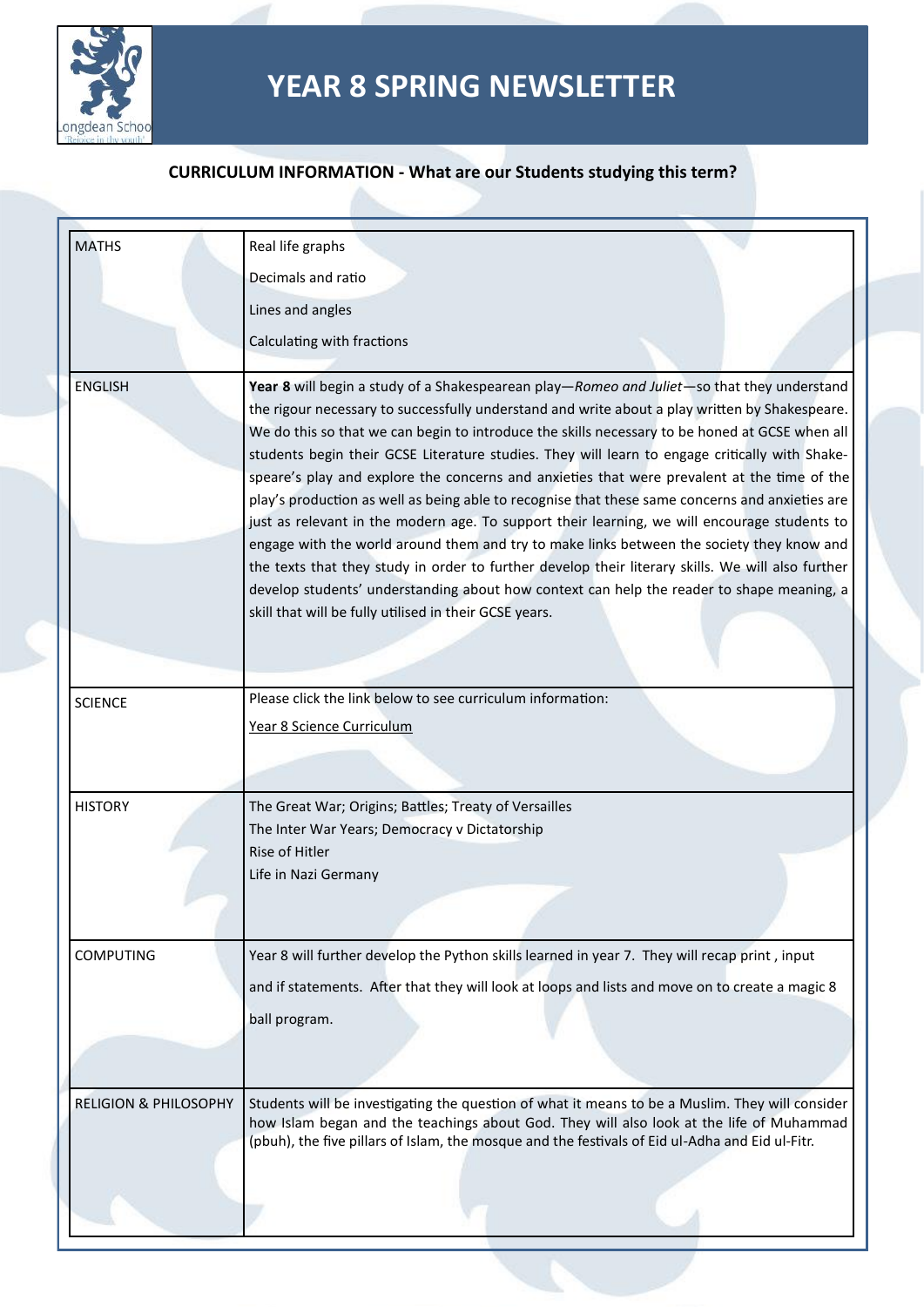

#### **CURRICULUM INFORMATION - What are our Students studying this term?**

| <b>GEOGRAPHY</b>                         | Students will be starting a unit called 'What is Development?'                                                                                                                                                                                                                                                                                                                                                                                                                                                                           |  |  |
|------------------------------------------|------------------------------------------------------------------------------------------------------------------------------------------------------------------------------------------------------------------------------------------------------------------------------------------------------------------------------------------------------------------------------------------------------------------------------------------------------------------------------------------------------------------------------------------|--|--|
|                                          | They will learn:                                                                                                                                                                                                                                                                                                                                                                                                                                                                                                                         |  |  |
|                                          | To define the term development                                                                                                                                                                                                                                                                                                                                                                                                                                                                                                           |  |  |
|                                          | To compare levels of development around the world                                                                                                                                                                                                                                                                                                                                                                                                                                                                                        |  |  |
|                                          | To understand how development can be measured                                                                                                                                                                                                                                                                                                                                                                                                                                                                                            |  |  |
|                                          | To identify the differences between developing, emerging and developed<br>countries                                                                                                                                                                                                                                                                                                                                                                                                                                                      |  |  |
|                                          | How we can help developing countries?                                                                                                                                                                                                                                                                                                                                                                                                                                                                                                    |  |  |
|                                          | Questions to ask:                                                                                                                                                                                                                                                                                                                                                                                                                                                                                                                        |  |  |
|                                          | What is development? (Process of change, whereby the standard of living in a country im-<br>proves)                                                                                                                                                                                                                                                                                                                                                                                                                                      |  |  |
|                                          | Is the UK a developing, emerging or developed country?                                                                                                                                                                                                                                                                                                                                                                                                                                                                                   |  |  |
|                                          | Is Ghana a developing, emerging or developed country?                                                                                                                                                                                                                                                                                                                                                                                                                                                                                    |  |  |
|                                          | Is China a developing, emerging or developed country?                                                                                                                                                                                                                                                                                                                                                                                                                                                                                    |  |  |
|                                          | What is the difference between top-down and bottom- up aid? (top-down, government in<br>charge, bottom-up, communities/ charities in charge)                                                                                                                                                                                                                                                                                                                                                                                             |  |  |
| PE                                       | Year 8 Girls: Gymnastics, Fitness, Dance, Table Tennis, Badminton, Handball, Orienteering                                                                                                                                                                                                                                                                                                                                                                                                                                                |  |  |
|                                          | Year 8 Boys: Football, Gymnastics, Fitness, Badminton, Table tennis, Handball, Orienteering                                                                                                                                                                                                                                                                                                                                                                                                                                              |  |  |
| ART                                      | Bedomase Ghana Link school project - pattern and design                                                                                                                                                                                                                                                                                                                                                                                                                                                                                  |  |  |
|                                          | Kente patterns and Adinkra symbols as well as contemporary African art.                                                                                                                                                                                                                                                                                                                                                                                                                                                                  |  |  |
|                                          | Islamic art and Design-pattern, symmetry, tessellation and understanding                                                                                                                                                                                                                                                                                                                                                                                                                                                                 |  |  |
| <b>DESIGN AND TECH-</b><br><b>NOLOGY</b> | Engineering: Students will be designing and making a Windchime using MDF and Mild Steel. They<br>will design and communicate their ideas through hand drawn sketches and technical drawings.<br>This will then lead to practical activities in the D&T workshop and the manufacturing of their final<br>design. Alongside practicals, students will study material properties and types of manufacturing.                                                                                                                                |  |  |
|                                          | Electronic Systems: Students will be designing and making a Nightlight Project. They will use com-<br>puter aided design tool Circuit Wizard to establish understanding of circuits simulation and sys-<br>tems. They will design and communicate their ideas through hand drawn sketches and 2D Design<br>software. This will then lead to practical activities and the manufacturing of their final design using<br>CAM-computer aided manufacture. While practicals, students will study design journey and sys-<br>tems and control. |  |  |
|                                          | Product Design: Students will be looking to into how designer form ideas but researching design<br>era's, learning how these can influence their design process and increase their visual communica-<br>tion through hand drawn sketches and technical drawings. Using 3D modelling techniques to cre-<br>ate a physical and CAD prototypes.                                                                                                                                                                                             |  |  |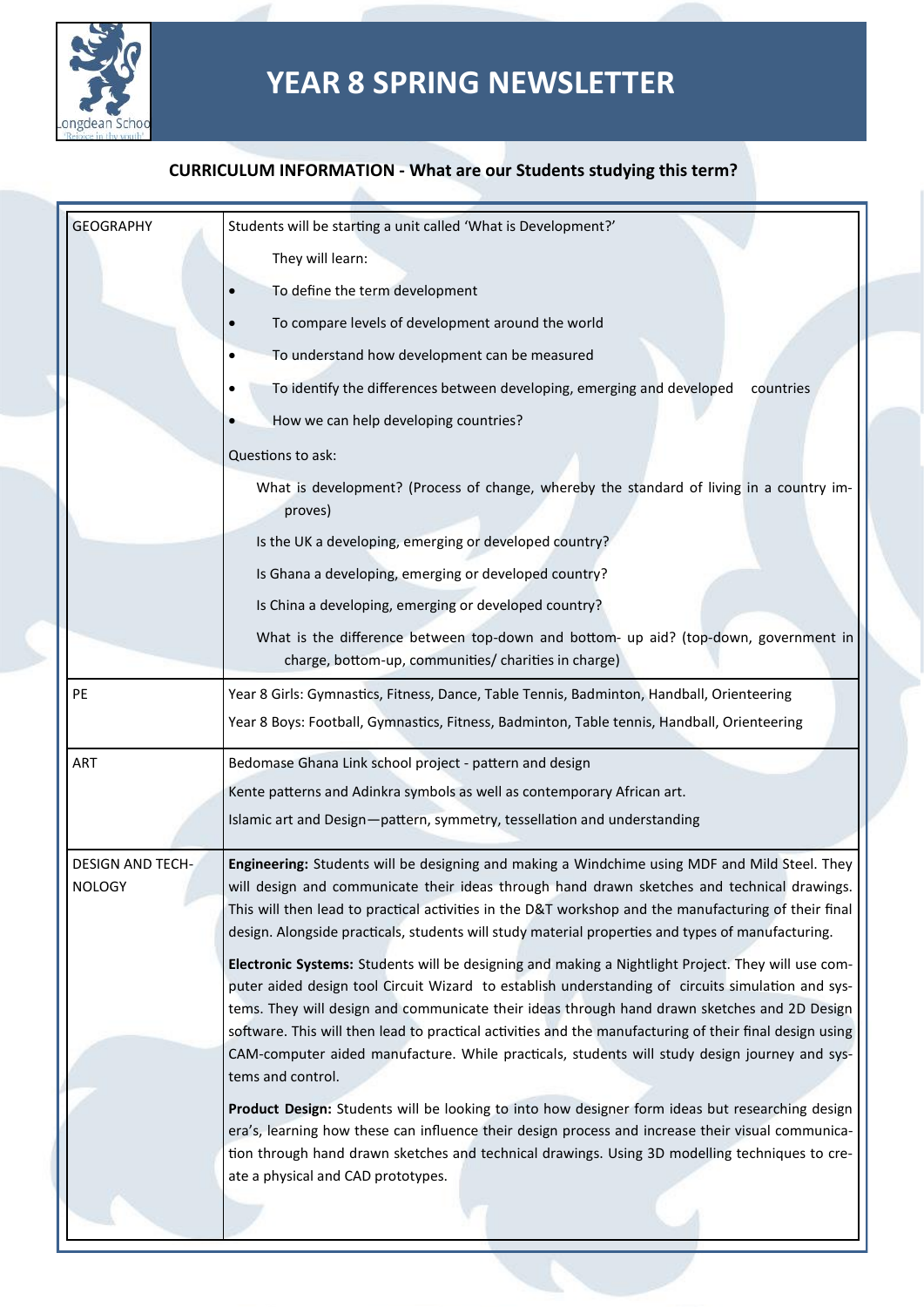

#### **CURRICULUM INFORMATION - What are our Students studying this term?**

| PERFORMING ARTS | Music: Continuing with developed Keyboard & Ukulele skills; reading tab; playing as an ensemble;<br>strumming patterns and studying music from different genres (including rock, pop, film and classi-<br>cal)<br>Drama: Physical Theatre - The Living House: Students explore how to use their bodies to com-<br>municate a story. Teamwork, synchronised and cannon movement, creative shapes, timing to mu-<br>sic, creative transitions and use of facial expressions, effective use of stage positions are the skills<br>students use when creating their performance of the living house. |
|-----------------|-------------------------------------------------------------------------------------------------------------------------------------------------------------------------------------------------------------------------------------------------------------------------------------------------------------------------------------------------------------------------------------------------------------------------------------------------------------------------------------------------------------------------------------------------------------------------------------------------|
|                 | Pathway-Showtime! Preparation for an Easter Production, specialising in different disciplines.                                                                                                                                                                                                                                                                                                                                                                                                                                                                                                  |
| MFL - Spanish   | Will be studying the module- jA comer! (Food); learning to talk about what food they like, describ-<br>ing mealtimes, ordering a meal or discussing what to buy for a party                                                                                                                                                                                                                                                                                                                                                                                                                     |
|                 | As well as Module - ¿Qué hacemos? (Going out); arranging to go out, making excuses, discussing<br>getting ready to go out, talking about clothes or sporting events.                                                                                                                                                                                                                                                                                                                                                                                                                            |
|                 | In both modules they will be consolidating their use of the 3 core tenses - present, past and future.                                                                                                                                                                                                                                                                                                                                                                                                                                                                                           |
|                 | Parents could help their child revise on a regular basis the vocabulary for the module they are<br>learning (double page vocab)- The question they could ask is "have you spent 10 minutes revising<br>the vocabulary?" or "if I say the English, can you translate it in French/ Spanish?". Students could<br>listen to music or watch films in the target language as well as using free language apps to learn or<br>revise key phrases and grammar whilst having fun.                                                                                                                       |
|                 | Linguascope- Students have all be given a username and password to access this great language<br>website.                                                                                                                                                                                                                                                                                                                                                                                                                                                                                       |
| MFL - French    | Will be studying the module: Mon identité; learning to talk about personalities, relationships, mu-<br>sic, clothes as well as using the past, the future and the present tenses.                                                                                                                                                                                                                                                                                                                                                                                                               |
|                 | As well as module - Chez moi, chez toi (My house) talking about where we live, our home, food and<br>shopping for food. Learning about comparative adjectives & using 2 or 3 tenses.                                                                                                                                                                                                                                                                                                                                                                                                            |
|                 | Parents could help their child revise on a regular basis the vocabulary for the module they are<br>learning (double page vocab)- The question they could ask is "have you spent 10 minutes revising<br>the vocabulary?" or "if I say the English, can you translate it in French/ Spanish?". Students could<br>listen to music or watch films in the target language as well as using free language apps to learn or<br>revise key phrases and grammar whilst having fun.                                                                                                                       |
|                 | Linguascope- Students have all be given a username and password to access this great language<br>website.                                                                                                                                                                                                                                                                                                                                                                                                                                                                                       |
| Food Technology | This term the focus for students will be on nutrition, healthy eating and how to have a balanced<br>diet. They will also carry out further research into social, moral & environmental issues surrounding<br>food. Practical lessons will be based around incorporating fruit & vegetables into a variety of sweet<br>and savoury dishes.                                                                                                                                                                                                                                                       |
| <b>PSHE</b>     | In PSHCE, students will complete a careers unit in the Spring term. This will introduce them to the<br>'world of work' and they will complete some initial research into future careers options, to support<br>them with their subject option choices. They will also have the opportunity to enter the 'Step into<br>the NHS' competition, which enables students to explore career opportunities within the NHS.                                                                                                                                                                              |